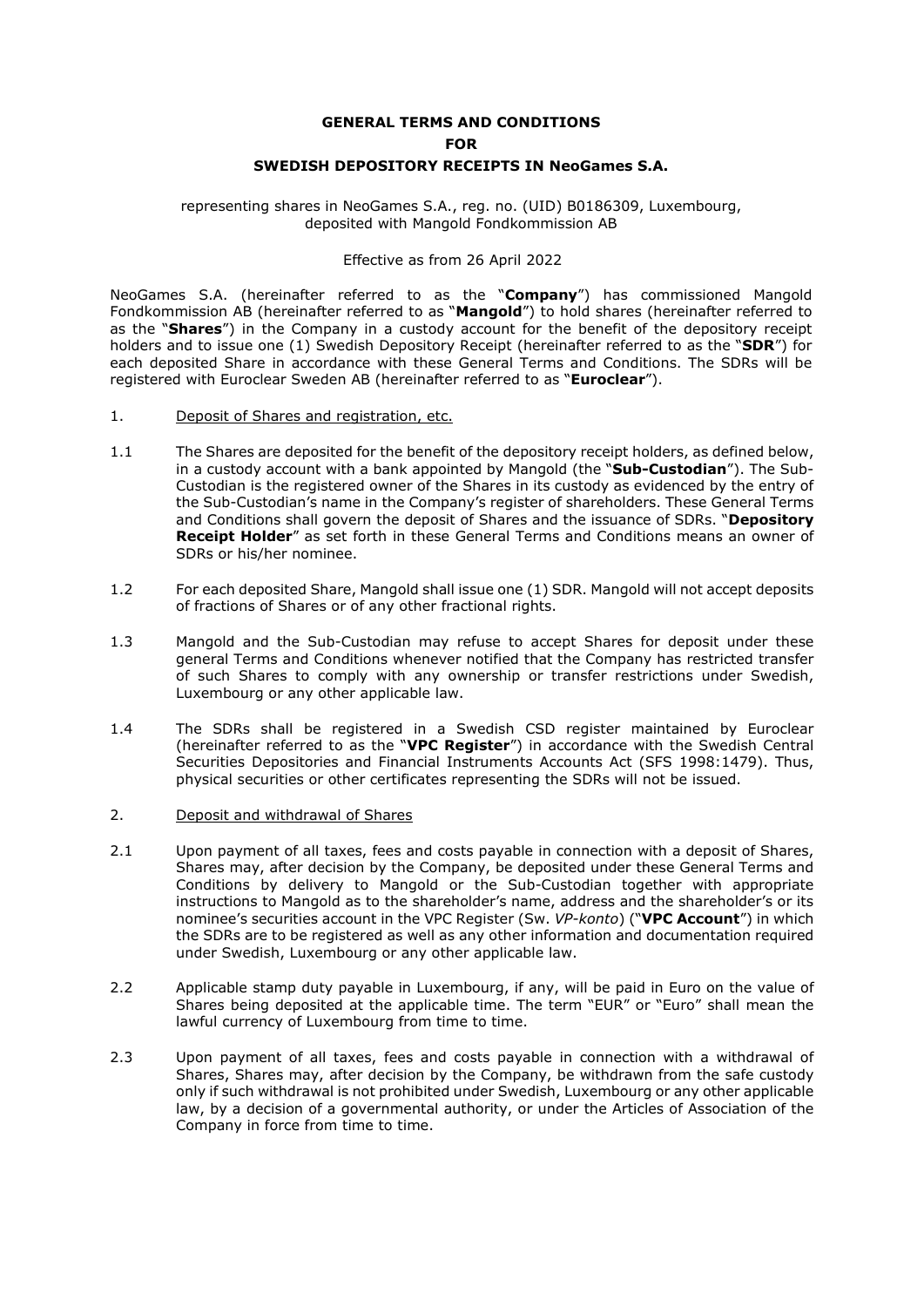- 2.4 After the completion of the Company's public offer to the shareholders of Aspire Global plc, the SDRs are intended to be converted into Shares, and the Shares will be withdrawn from safe custody. Shares withdrawn from the safe custody will be delivered to a custody account designated by the Depository Receipt Holder or as agreed between the Depository Receipt Holder and Mangold, provided that the corresponding SDRs have been surrendered to and cancelled by Mangold in the VPC Register. Applicable stamp duty payable in Luxembourg, if any, will be paid in EUR on the value of Shares being withdrawn at the applicable time.
- 2.5 Deposit and withdrawal of Shares pursuant to this Sectio[n 2](#page-0-0) may only be made via Mangold in Sweden.
- 2.6 Deposit and withdrawal of Shares pursuant to this Section 2, is not allowed during a ten (10) day period from the Record Date of a shareholders' meeting to the date of the shareholders' meeting.
- 2.7 Mangold is entitled to compensation from a Depository Receipt Holder for all fees and costs in connection with deposit and withdrawal pursuant to this Section 2, in accordance with the price list applied by Mangold from time to time.
- 2.8 A Depository Receipt Holder who wants to convert his or her SDRs into Shares needs to follow the instructions from his or her broker or financial institution acting as nominee. To be able to receive the Shares after the conversion of the SDRs, the Depository Receipt Holder needs to have a nominee registered custody account, an investment savings account or an endowment insurance (banks, stockbrokers and online brokers offer these types of accounts) which can hold the Shares. If the Depository Receipt Holder does not have such account(s), he or she needs to open such account to be able to receive the Shares after the conversion of the SDRs.
- 2.9 For the purpose of holding the SDRs before the conversion of SDRs into Shares, the Depository Receipt Holder needs to have a nominee registered custody account (banks, stockbrokers and online brokers offer these types of accounts) or a VPC Account which can hold the SDRs before the conversion into Shares.
- 2.10 VPC Accounts can be established with authorized VPC registrars, who can be Swedish banks, authorized securities brokers in Sweden and Swedish branches of credit institutions established within the EEA. Establishment of a VPC Account requires verification of identity to the VPC registrar in accordance with anti-money laundering rules and regulation. However, non-Swedish investors may use nominee VPC Accounts registered in the name of a nominee authorized by the Swedish Financial Supervisory Authority.
- 2.11 If a Depository Receipt Holder does not have a nominee registered custody account, an investment savings account or endowment insurance, or a VPC Account (ordinary or nominee account), the Depository Receipt Holder cannot convert his or her SDRs into Shares and risks owning SDRs that the Depository Receipt Holder cannot trade with on any stock exchange or other trading venue. This applies to directly registered shareholders who have not opened an account of above-mentioned account types and transferred the SDRs to such account.
- 2.12 Conversions will be reimbursed by the Company during a period of 30 calendar days following the delivery of SDRs to the relevant Aspire Global plc shareholders. Thereafter, a conversion fee of SEK 2,500 will be charged for each conversion.
- 2.13 In connection with the termination of the SDR program, Aspire Global plc shareholders, who at the time of termination still have not converted their SDRs into Shares in the Company, will be subject to forced conversion in which their SDRs will be converted into Shares in the Company. There will not emanate any conversion fee for individual Aspire Global plc shareholders who have received SDRs as consideration in the Company's public offer to the shareholders of Aspire Global plc and who, at the date of termination, still have not converted their SDRs into Shares in the Company. The Company will carry the cost of conversion in the forced conversion in connection with the termination of the SDR program.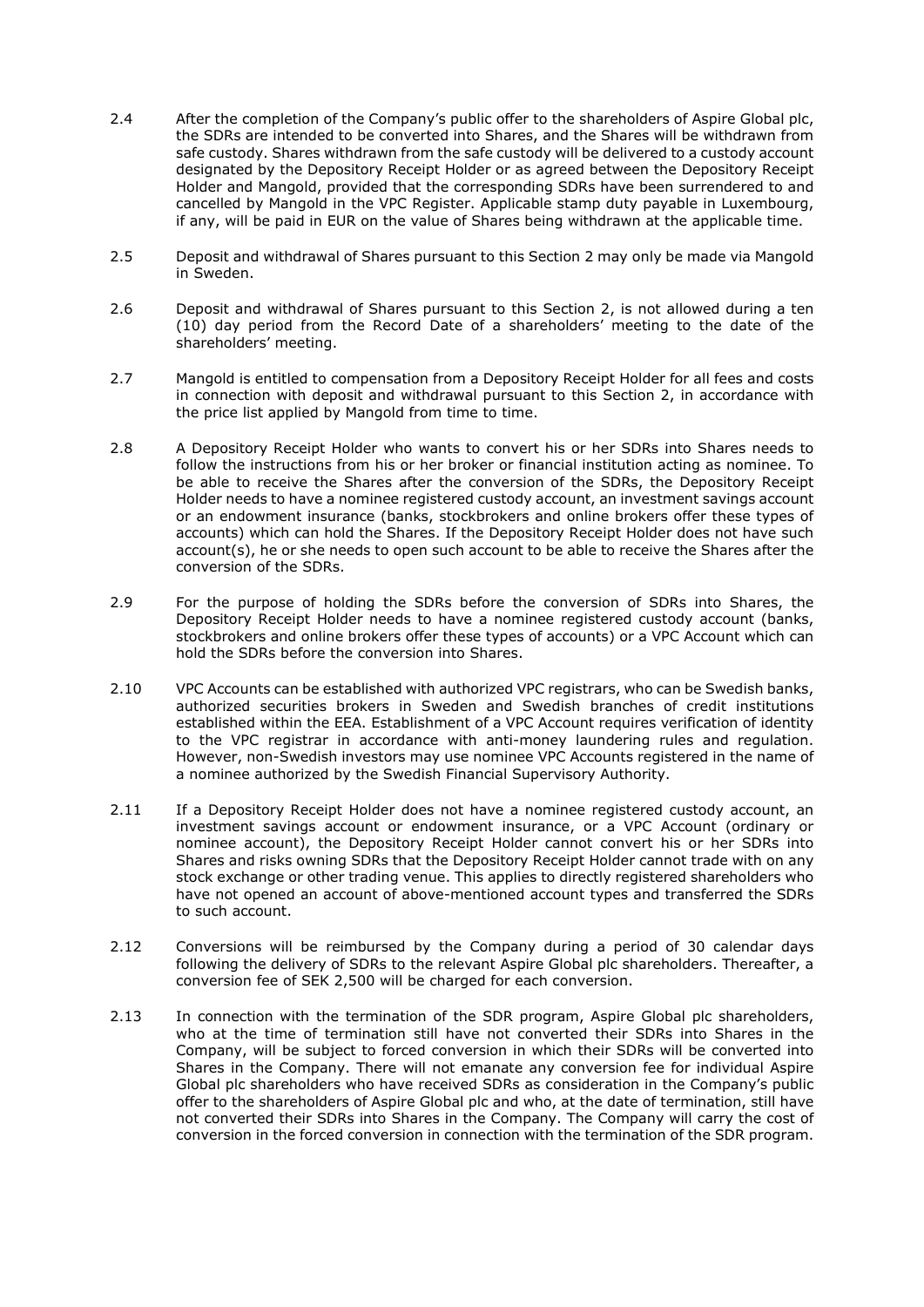# 3. Transfer and pledging, etc.

Deposited Shares may only be transferred or pledged through a transfer or pledge of SDRs. With respect to transfers and pledges of SDRs, the provisions set forth in Chapter 6 of the Swedish Central Securities Depositories and Financial Instruments Accounts Act shall apply.

# 4. Record Date

Mangold shall, in consultation with the Company, decide upon the date ("**Record Date**") which shall be applied by Mangold for the determination of those Depository Receipt Holders who are entitled to receive cash or other property out of dividends distributed on the Shares ("**Dividends**"), to participate and vote at shareholders meetings, to receive Shares in connection with bonus issues, and to otherwise exercise those rights which normally accrue to shareholders in the Company. It is the Company's and Mangold's intention, where practically feasible, that the Record Date in Sweden for Dividends and other rights in accordance with the above shall correspond to the record date in Luxembourg.

#### <span id="page-2-1"></span>5. Dividends and taxes, etc.

- 5.1 The payment of Dividends when made in cash shall take place in SEK to those persons or nominees who, on the Record Date, are registered in the VPC Register as Depository Receipt Holders or rights holders in respect of Dividends. The term SEK shall mean the lawful currency of Sweden from time to time.
- 5.2 In conjunction with every distribution, Mangold shall, in consultation with the Company, determine the date of the payment of Dividends ("**Payment Date**"). Payment of Dividends to Depository Receipt Holders or holders of other rights to the Dividend, shall take place on the Payment Date through Euroclear and in accordance with the rules and regulations applied by Euroclear from time to time.
- 5.3 Mangold shall convert Dividends in foreign currency into SEK in accordance with the exchange rates applied by Mangold from time to time, which shall be set in accordance with public market rates, prior to payment taking place. The conversion of foreign currency into SEK shall take place three (3) banking days before the Payment Date. The Dividend amount distributed per SDR will be rounded down to the nearest whole öre.
- 5.4 The payment of Dividends to Depository Receipt Holders shall be made without any deduction of any costs, fees, or equivalents thereto which are related to the Company, Mangold, the Sub-Custodian or any of their respective agents. However, deductions shall be made for Swedish preliminary income tax, withholding tax or other taxes which are to be withheld pursuant to Swedish law or agreements with foreign tax authorities as well as for any taxes which may be imposed pursuant to Swedish, Luxembourg or any other applicable law.
- <span id="page-2-0"></span>5.5 In conjunction with payment of Dividends to Depository Receipt Holders, the Company, Mangold, the Sub-Custodian or any other party shall withhold and pay to the tax authorities in Luxembourg any required tax amount, should there be any such taxes imposed. In the event the Company, Mangold or the Sub-Custodian or representatives or agents of the foregoing determine that Dividends in cash, shares, rights, or other property are subject to taxation or other public fees which must be withheld, the Company, Mangold or representatives or agents of any of the foregoing shall be entitled to withhold cash amounts or sell all or part of the property as is financially and practically necessary to sell in order to be able to pay those taxes and fees. The remaining proceeds, following deduction of taxes and fees, shall be paid by Mangold to the Depository Receipt Holders who are entitled thereto. Depository Receipt Holders shall be liable for deficiencies which may arise in conjunction with sale pursuant to the above.
- 5.6 Mangold shall attempt to provide the Depository Receipt Holders with any information Mangold has in its possession and which the Depository Receipt Holders might reasonably request in order to enjoy such benefits as are granted pursuant to the applicable double taxation treaty. Mangold shall upon request inform any recipient resident in Sweden of any Luxembourg tax credit to which the recipient may be entitled and of any Luxembourg withholding tax.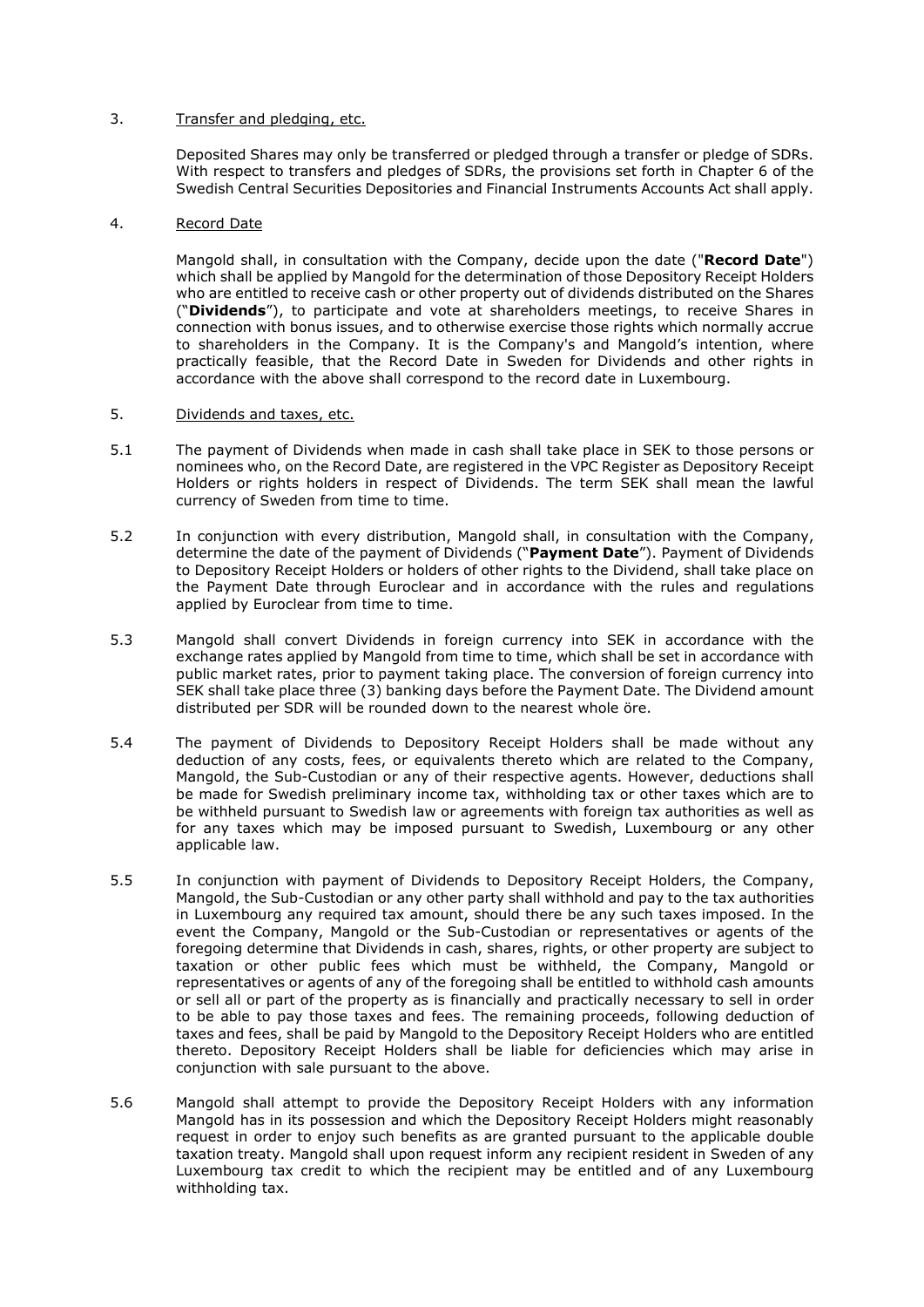- 5.7 In terms of Luxembourg domestic tax law, a Swedish resident Depository Receipt Holder who is the absolute beneficiary thereof shall not be subject to tax in Luxembourg in respect of Dividends received and shall not be obliged to declare in Luxembourg any such income in any statutory return made pursuant to the provisions of Luxembourg fiscal legislation. No Luxembourg withholding tax would be deducted on the corresponding Dividend payments.
- <span id="page-3-0"></span>5.8 Mangold shall, in consultation with the Company, determine the manner in which Dividends in property other than cash shall be provided to the Depository Receipt Holders. This may entail that the property is sold and that funds from the sale following deduction for sales costs and taxes shall be paid to the Depository Receipt Holders, as described in Section [5.5](#page-2-0) above.
- 5.9 Mangold and the Company shall be deemed to have fulfilled their respective obligations notwithstanding that a person to whom Dividends are paid was not an authorised recipient. The aforementioned shall not, however, apply where Mangold or the Company was aware that the Dividend was paid to a person who was not authorised to receive the Dividend or where Mangold or the Company failed to exercise normal or reasonable care which, in consideration of the circumstances, should have been exercised, or where payment cannot be claimed as a result of the recipient being a minor or due to the fact that a guardian had been appointed for the recipient pursuant to applicable law.
- 6. Bonus issues, splits, or reverse splits of Shares
- 6.1 Mangold shall, as soon as possible, accept receipt of Shares through its registered Sub-Custodian in conjunction with bonus issues and issue corresponding number of SDRs to Depository Receipts Holders so entitled and shall carry out any adjustments to the SDRs to reflect, pro rata, any splits or reverse splits of Shares through taking necessary registration measures on VPC Accounts belonging to the Depository Receipt Holders or rights holders to ensure that they receive the benefit of all such entitlements.
- 6.2 Persons or nominees who, on the Record Date, are registered in the VPC Register as Depository Receipt Holders or rights holders with respect to the measure in question shall be entitled to participate in the bonus issue, split, and reverse split. Where such persons are not authorised recipients, the provisions set forth in Section [5.8](#page-3-0) shall apply in a corresponding manner.
- 6.3 Applicable taxes shall be addressed in the manner set forth in Section [5.](#page-2-1)
- <span id="page-3-1"></span>7. New issues, etc.
- 7.1 Where the Company resolves to issue new Shares, debentures, or other rights to which the Company's shareholders generally have pre-emptive rights, Mangold shall in accordance with Section 12 based on the information received from the Company provide notice to the Depository Receipt Holders of the material terms and conditions governing the new issue. The Company is to prepare such documentation and shall send it to Mangold who shall in turn dispatch all such documentation to the Depository Receipts Holders. The aforementioned shall apply to other offers, which the Company directs to the shareholders. Application forms shall be appended to the information whereon the Depository Receipt Holders can instruct Mangold to subscribe for Shares, debentures, or other rights on behalf of the Depository Receipt Holder. Where, in accordance with the instructions of the Depository Receipt Holder, Mangold subscribes for and allocates such Shares, debentures, or rights, equivalent registration on the respective Depository Receipt Holder's VPC Account shall take place as soon as possible following the issue.
- 7.2 Where a Depository Receipt Holder does not instruct Mangold to exercise any of the rights set forth above and if it is practically and economically possible to sell such rights, Mangold shall be entitled to sell such rights on behalf of the Depository Receipt Holder and to pay the proceeds to the Depository Receipt Holder following deduction for costs and any fees and taxes.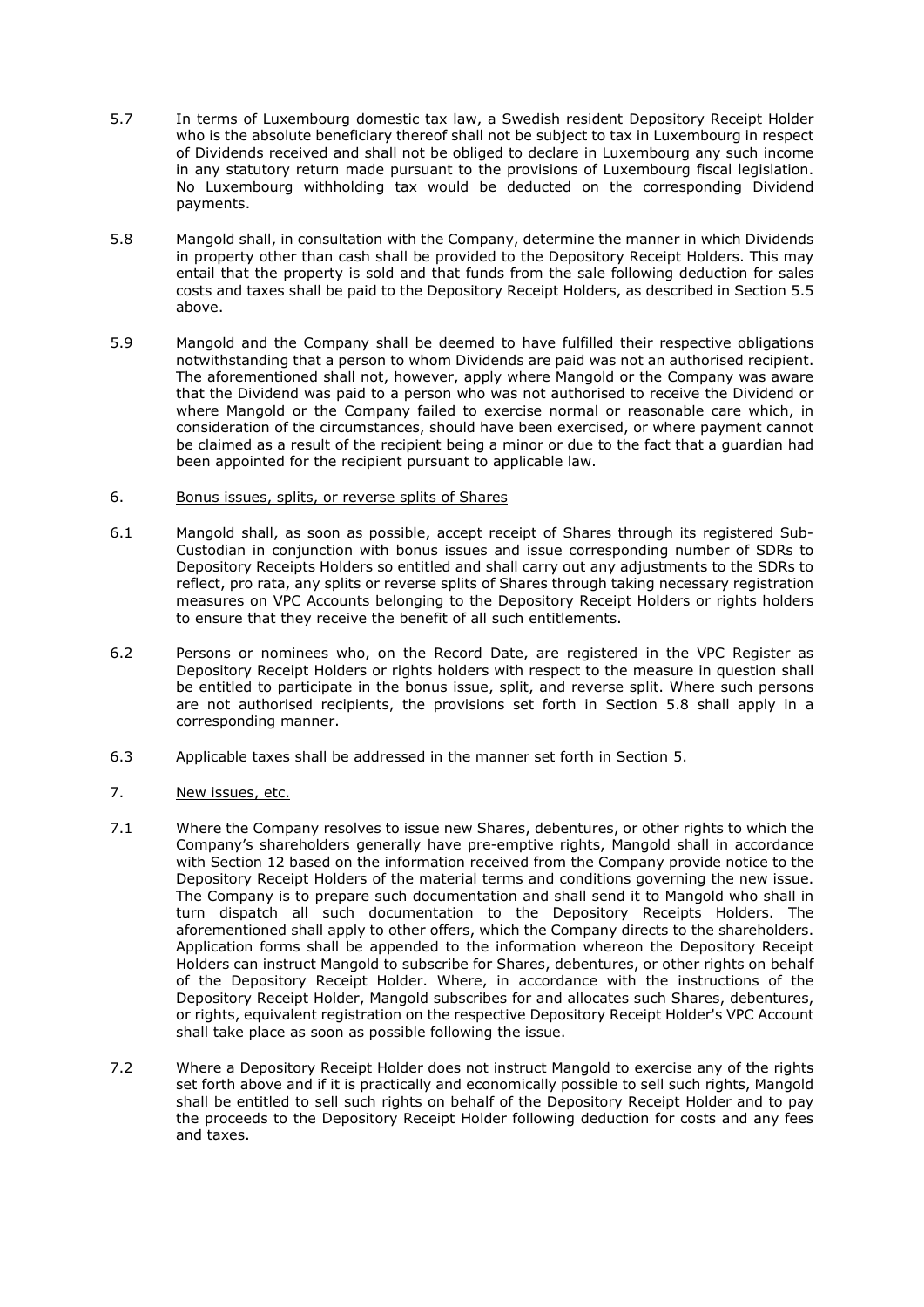# 8. Fractional rights

Where, in accordance with Sections  $5 - 7$ , a Depository Receipt Holder is entitled to a fraction of a Share or any other fractional rights which do not entitle the Depository Receipt Holder to a whole number of Shares, Mangold and the Company may enter into an agreement to the effect that Mangold shall sell such excess Shares or fractional rights, etc., and pay the proceeds of such sale to the Depository Receipt Holder following deduction for costs and any fees and taxes.

# 9. Participation at shareholders' meetings, etc.

- 9.1 The Company shall at the latest four (4) weeks before and not earlier than six (6) weeks prior to the shareholders' meeting inform Mangold of the shareholders' meeting. As soon as practicable thereafter the Company shall notify the Depository Receipts Holders of the shareholders' meeting. Such notification shall be published on the Company's website, www.neogames.com. The notification shall include i) the Company's name and registration number, ii) the type of shareholders' meeting to be held, iii) the time and location of the shareholders' meeting, iv) information on how to find the convening notice in full and the agenda of the shareholders' meeting on the Company's website, v) the Record Date for the Depository Receipts Holders determined in accordance with Section 5, and vi) instructions regarding any measures to be taken by the Depository Receipt Holder in order to be able to vote at the shareholders meeting through Mangold as proxy. Depository Receipt Holders' votes are only accounted for provided that (i) the Depositary Receipt Holder is registered in the VPC Register ten (10) calendar days before the shareholders' meeting and (ii) that the Depositary Receipt Holder has no later than five (5) calendar days before the meeting provided Mangold or its representative with requested documents as stated in the notice to the meeting. The Sub-Custodian, as registered owner of the Shares, shall appoint Mangold as proxy to vote in accordance with the voting instructions provided by the Depositary Receipt Holders. The Company shall upon request from a Depository Receipt Holder, send the material for the shareholders' meeting provided through the Company's website.
- 9.2 Mangold undertakes not to represent Shares for which the Depository Receipt Holder has not notified its intention to participate at the shareholders' meeting either in person or by proxy.
- 10. Information
- 10.1 Mangold shall, on the instructions of the Company send the information which Mangold has obtained from the Company to the Depository Receipt Holders in the manner set forth in Section [11,](#page-4-0) or a summary of the information if the Company deems it sufficient or appropriate in each individual case. As a general rule, the information shall be presented in English unless the Company deems that, in each individual case, a translation of a document into Swedish to be appropriate with regard to the contents or the purpose of the document. The English version of the information shall govern.
- 10.2 The Company shall publish stock market information in accordance with the requirements for listing on the Nasdaq Stock Exchange.
- 10.3 Information regarding the Company is available on the Company's website, [www.neogames.com](http://www.neogames.com/)
- <span id="page-4-0"></span>11. Notices
- <span id="page-4-1"></span>11.1 Mangold shall ensure that notices to Depository Receipt Holders pursuant to these General Terms and Conditions are provided to the Depository Receipt Holders and other rights holders who are registered in the VPC Register as entitled to receive notices in accordance with the Swedish Central Securities Depositories and Financial Instruments Accounts Act.
- 11.2 Written notices shall be sent by mail to authorised persons in accordance with Section 11.1 to the address listed in the VPC Register. Mangold may, in lieu of mailing notices, publish the notice in at least one national Swedish daily newspaper.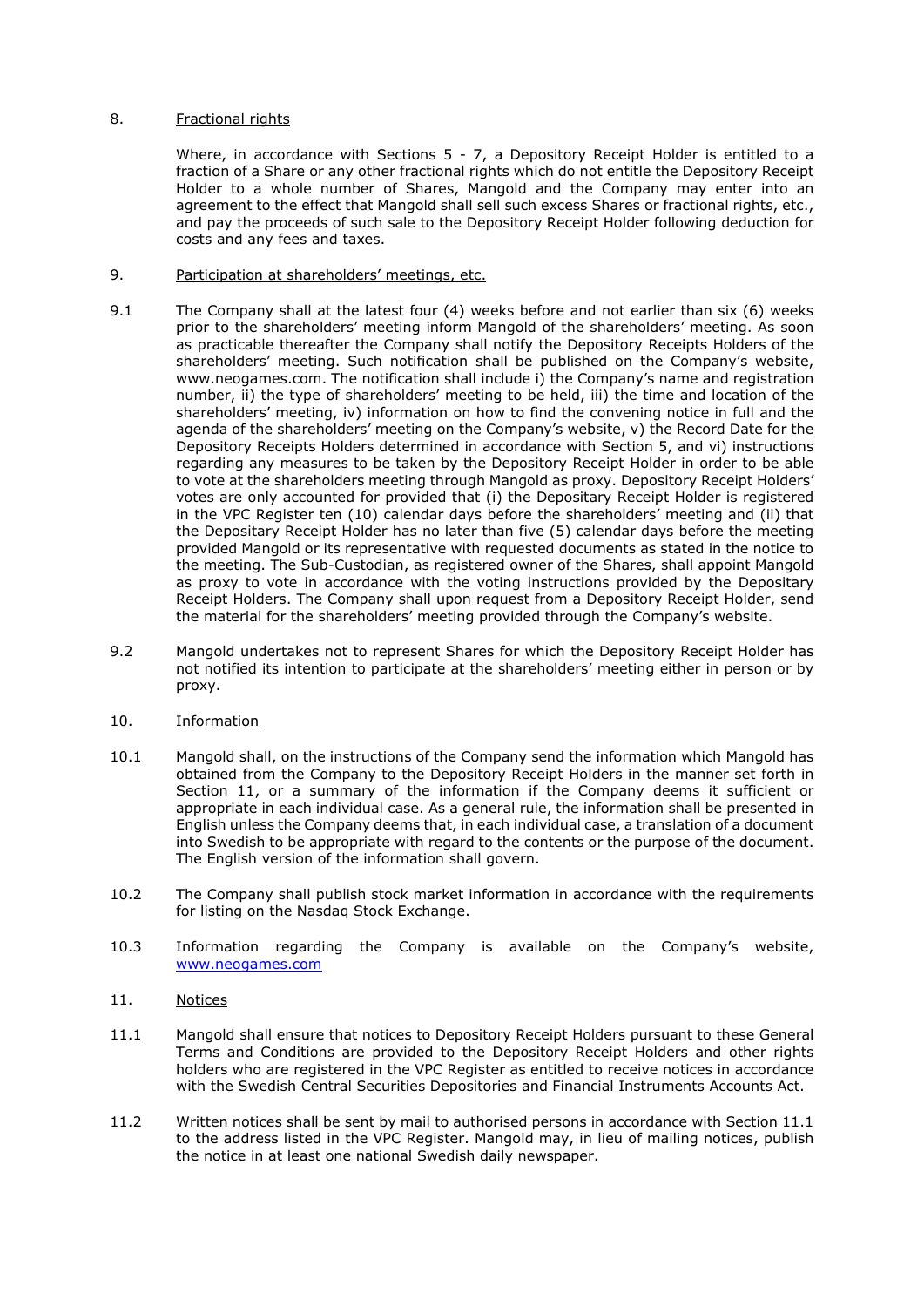### 12. Fees and costs

Mangold's costs and fees for administration of the Shares shall be borne by the Company unless otherwise set forth in these General Terms and Conditions.

#### 13. Replacement of custodian bank

In the event the Company decides to retain another securities institution as custodian bank in lieu of Mangold, Mangold shall transfer all of Mangolds' rights and obligations *vis-a-vis* the Depository Receipt Holders pursuant to these General Terms and Conditions and deliver the Shares to the new custodian bank. The identity of any replacement of a custodian bank must be submitted by the Company to Euroclear for approval and such replacement shall be carried out not earlier than three (3) months following the time at which notification regarding the replacement of the custodian bank is sent in accordance with Section [11.](#page-4-0)

#### 14. Amendments to these General Terms and Conditions

14.1 Mangold shall be entitled to amend these General Terms and Conditions where such amendment is necessary in order for the General Terms and Conditions to comply with Swedish, Luxembourg or other applicable law, decisions by governmental authorities or amendments to Euroclear's rules and regulations. Mangold and the Company are entitled to jointly agree to amend these General Terms and Conditions where, for other reasons, it is deemed appropriate or necessary, provided in all cases that the Depository Receipt Holders' rights are not materially prejudiced. Mangold shall notify the Depository Receipt Holders regarding decisions to amend in the manner set forth in Section 11.

# 15. Information regarding Depository Receipt Holders

- 15.1 Mangold and the Company are entitled to provide information regarding the Depository Receipt Holders and their holdings to such parties who perform share registration duties or to governmental authorities, provided that the obligation to submit such information is prescribed by Swedish or foreign law or agreement with governmental authorities. The Depository Receipt Holders are obligated, following demand, to submit such information to Mangold.
- 15.2 Mangold and the Company shall be entitled to provide information regarding the Depository Receipt Holders and their holdings to governmental authorities in connection with repayment or refunding of paid taxes or when subject to any tax audit to the extent such is necessary.
- 15.3 Mangold and the Company are entitled to provide and publish information regarding the Depository Receipt Holders to the extent required by the Nasdaq Stock Exchange.
- 15.4 In order to fulfil the obligations, set out under section 15 of these General Terms and Conditions, Mangold and the Company shall be entitled to request, from Euroclear, at any given time, a register of Depository Receipt Holders. The Company shall carry the costs associated with such an order.

### 16. Limitation of liability

- <span id="page-5-0"></span>16.1 Neither Mangold, the Sub-Custodian nor the Company shall be liable for damage which is due to Swedish or foreign legislation, the actions of Swedish or foreign public authorities, acts of war, strikes, blockades, boycotts, lockouts, or other similar circumstances. The reservation with respect to strikes, blockades, boycotts, and lockouts shall apply notwithstanding that Mangold, the Sub-Custodian or the Company itself adopts, or is an object of, such measures.
- 16.2 In other cases than as set forth in Section 16.1, Mangold, the Sub-Custodian or the Company shall not be liable to compensate damage where Mangold, the Sub-Custodian or the Company has acted with normal care. Mangold, the Sub-Custodian or the Company shall not be liable for indirect damage.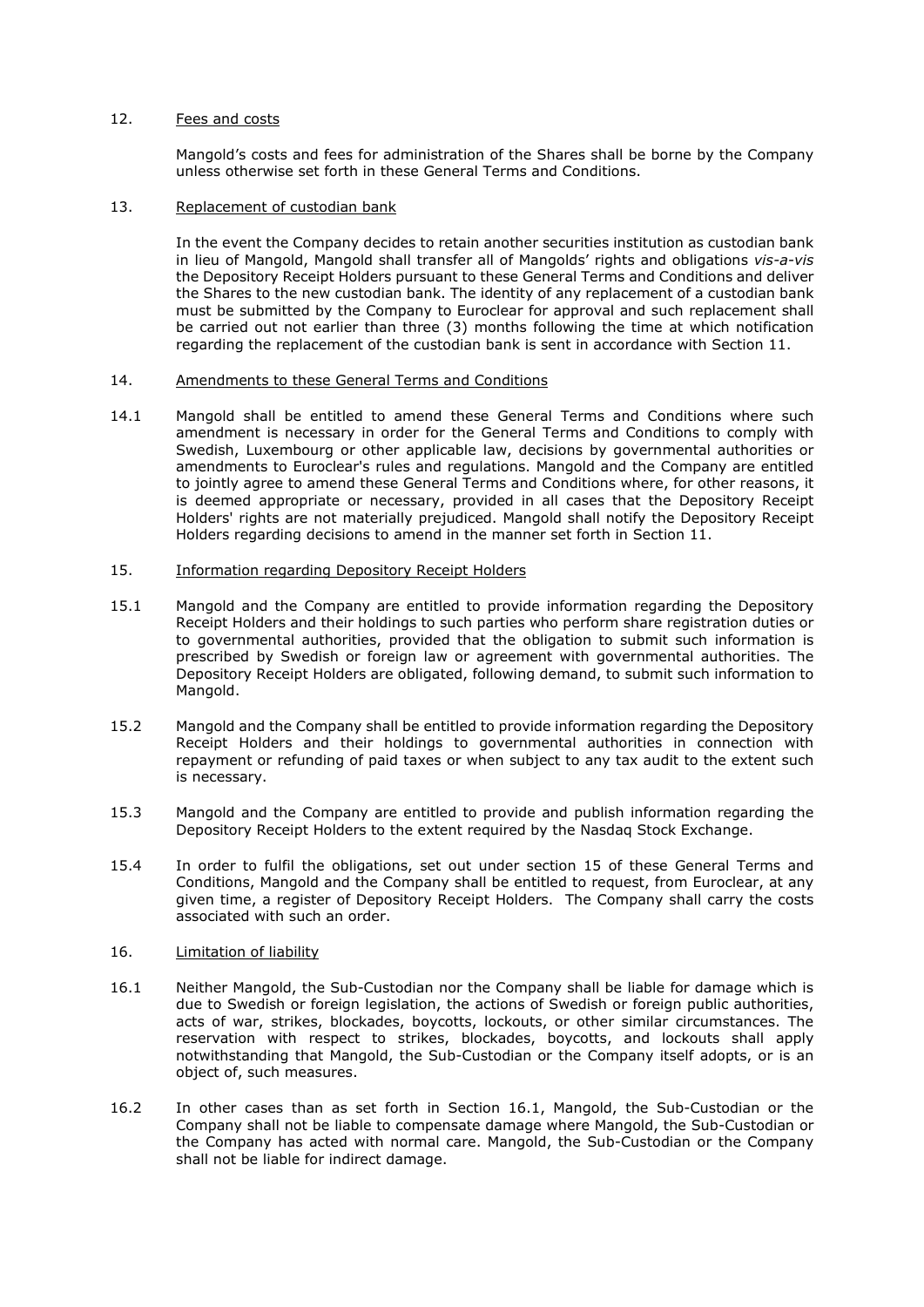- 16.3 Where Mangold, the Sub-Custodian or the Company is prevented from effecting payment or other measures due to circumstances as set forth in Section [16.1,](#page-5-0) such measure maybe postponed until the impediment ceases.
- 17. Termination, etc.
- <span id="page-6-1"></span><span id="page-6-0"></span>17.1 Mangold is entitled to terminate the deposit of Shares by notice to a Depository Receipt Holder pursuant to Section 11 where:
	- 17.1.1 the Company adopts a resolution according to which the Shares in the Company shall no longer be represented by SDRs governed by these General Terms and Conditions;
	- 17.1.2 Euroclear terminates the Agreement regarding registration of Swedish Depository Receipts;
	- 17.1.3 the Company applies for reorganisation, bankruptcy, liquidation, or other similar procedure, or where such a procedure commences upon application by third parties; or
	- 17.1.4 the Company materially breaches its obligations *vis-a-vis* Mangold.
- 17.2 In a case of termination according to Section [17.1.1](#page-6-0) the SDRs shall cease at the earliest three (3) months after the day of the notice of termination was sent.
- 17.3 In the event that Mangold terminates the deposits in accordance with Section [17.1,](#page-6-1) these General Terms and Conditions shall continue to apply to the date decided by Mangold, in consultation with the Company if practically possible. Such notice of termination shall be sent by mail to the Depository Receipt Holders entitled to receive notices in accordance with Section [11.1](#page-4-1) to the addresses listed in the VPC Register.
- 17.4 In cases other than those set forth in Section 17.1, Mangold is entitled to terminate the deposits of Shares through notification to the Depository Receipt Holders. The termination shall take effect on the date agreed between Mangold and the Company and which is informed in the notice to the Depository Receipt Holders.
- 17.5 In the notice of termination, Mangold shall set forth the Record Date upon which Mangold shall de-register all the SDRs in the VPC Register and transfer the Shares to a custody account as instructed by the Depository Receipt Holder or as otherwise agreed with the Depository Receipt Holder. In the event the Depository Receipt Holder has not designated a custody account or where an agreement has otherwise not been reached, Mangold is entitled to sell the underlying Shares. The Depository Receipt Holder shall be entitled to the proceeds of the sale following deduction for fees, taxes and reasonable costs ("**Sales Proceeds**"). The amount shall be paid to the cash account linked to respective VPC Account of the Depository Receipt Holder concerned or in the absence of such cash account, in the form of a payment notice. No interest shall accrue on the amount.
- 17.6 In case of termination set forth in Section 17.5, Mangold shall convert the Sales Proceeds of the sale of underlying shares, in foreign currency into SEK in accordance with the exchange rates applied by Mangold from time to time, which shall be set in accordance with public market rates, prior to payment taking place. The conversion of foreign currency into SEK shall take place three (3) banking days before the payment date. The Sales Proceeds amount distributed per SDR will be rounded down to the nearest whole öre.
- 17.7 Mangold and the Company are entitled to jointly agree to amend these General Terms and Conditions where they deem it necessary or appropriate, provided in all cases that the Depository Receipt Holders' rights are in no way materially prejudiced. Mangold shall notify the Holders regarding any decision to amend in the manner set forth in Section 11.
- 17.8 The SDR program is a temporary solution that is expected to be terminated twelve (12) months after the issuance of SDRs. Upon termination, all holders of SDRs who have not yet converted their SDRs into ordinary Shares and been entered as a direct shareholder in the